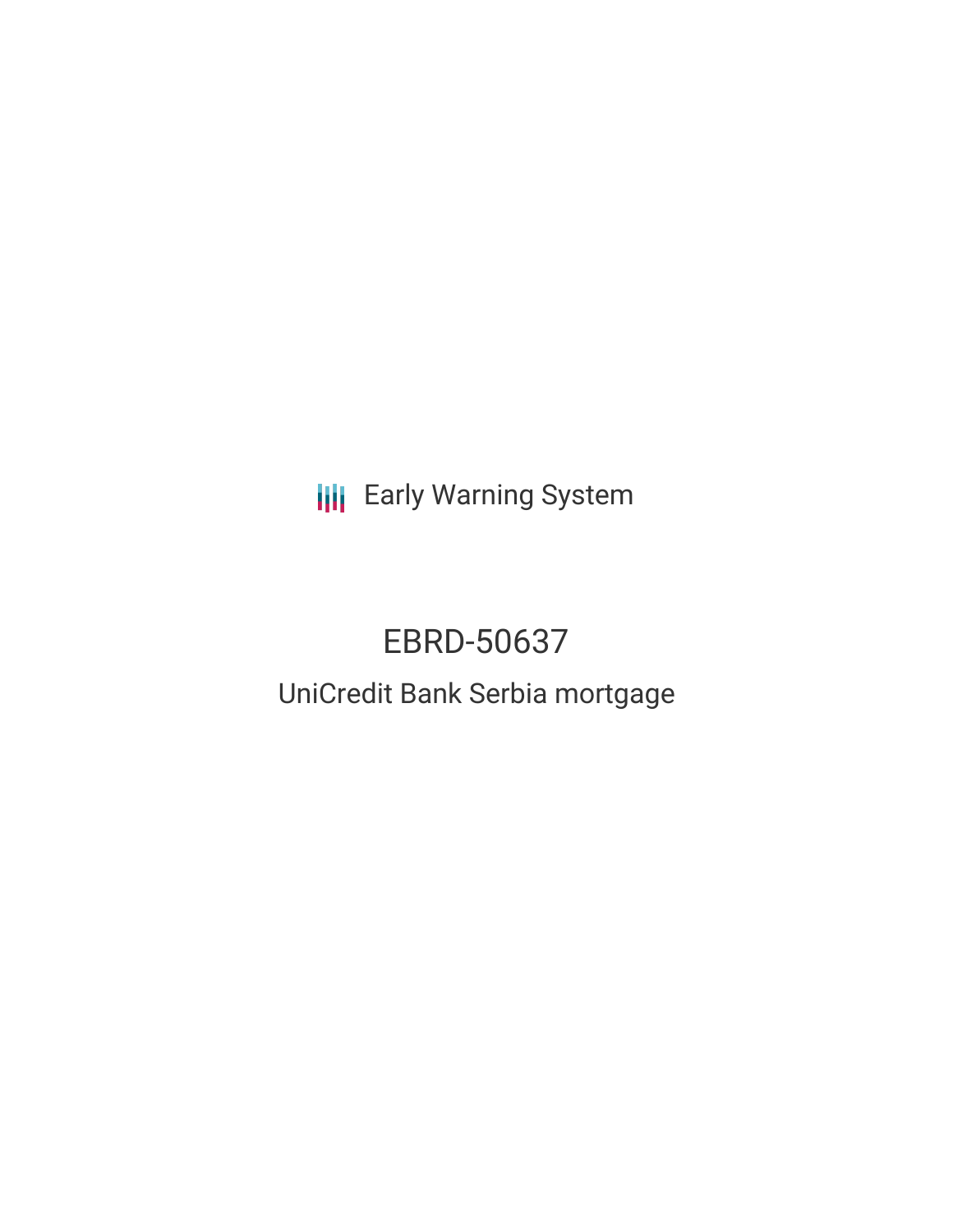

## **Quick Facts**

| <b>Countries</b>               | Serbia                                                  |
|--------------------------------|---------------------------------------------------------|
| <b>Financial Institutions</b>  | European Bank for Reconstruction and Development (EBRD) |
| <b>Status</b>                  | Proposed                                                |
| <b>Bank Risk Rating</b>        | FI                                                      |
| <b>Borrower</b>                | UNICREDIT BANK SERBIA JSC                               |
| <b>Sectors</b>                 | Finance                                                 |
| <b>Investment Type(s)</b>      | Loan                                                    |
| <b>Investment Amount (USD)</b> | \$67.89 million                                         |
| <b>Loan Amount (USD)</b>       | \$67.89 million                                         |
| <b>Project Cost (USD)</b>      | \$67.89 million                                         |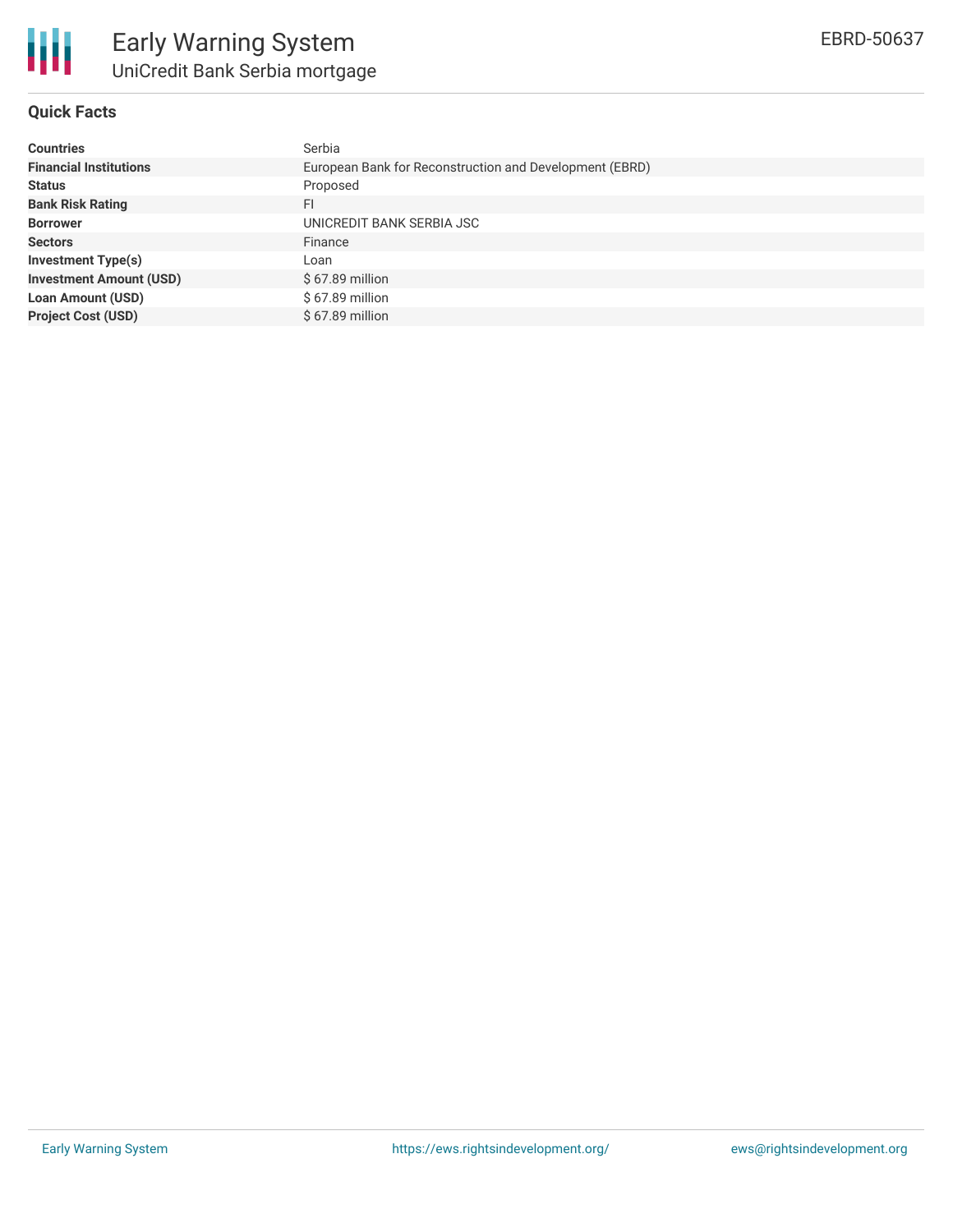

## **Project Description**

According to EBRD website, the loan will be used by UCB to provide long-term financing for residential mortgage lending in Serbia. It is expected to derive from the expansion of the mortgage market in Serbia through provision of long term funding. Mortgage penetration remains low in Serbia and mortgage lending has further room for growth subject to availability of sufficiently long-term funding.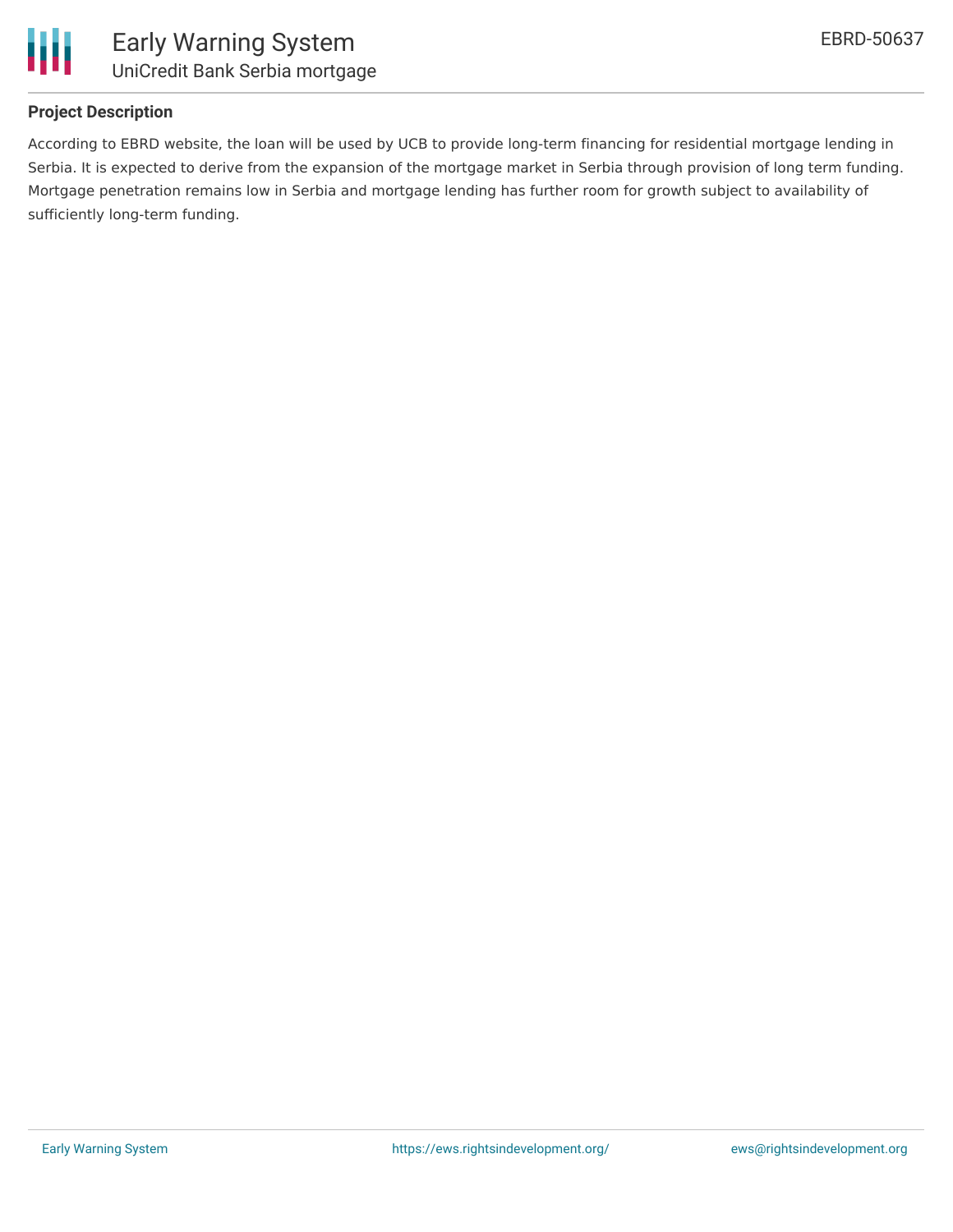## **Investment Description**

Ш

European Bank for Reconstruction and Development (EBRD)

## **Financial Intermediary**

Financial Intermediary: A commercial bank or financial institution that receives funds from a development bank. A financial intermediary then lends these funds to their clients (private actors) in the form of loans, bonds, guarantees and equity shares. Financial intermediaries include insurance, pension and equity funds. The direct financial relationship is between the development bank and the financial intermediary.

[UNICREDIT](file:///actor/1972/) BANK SERBIA JSC (Financial Intermediary)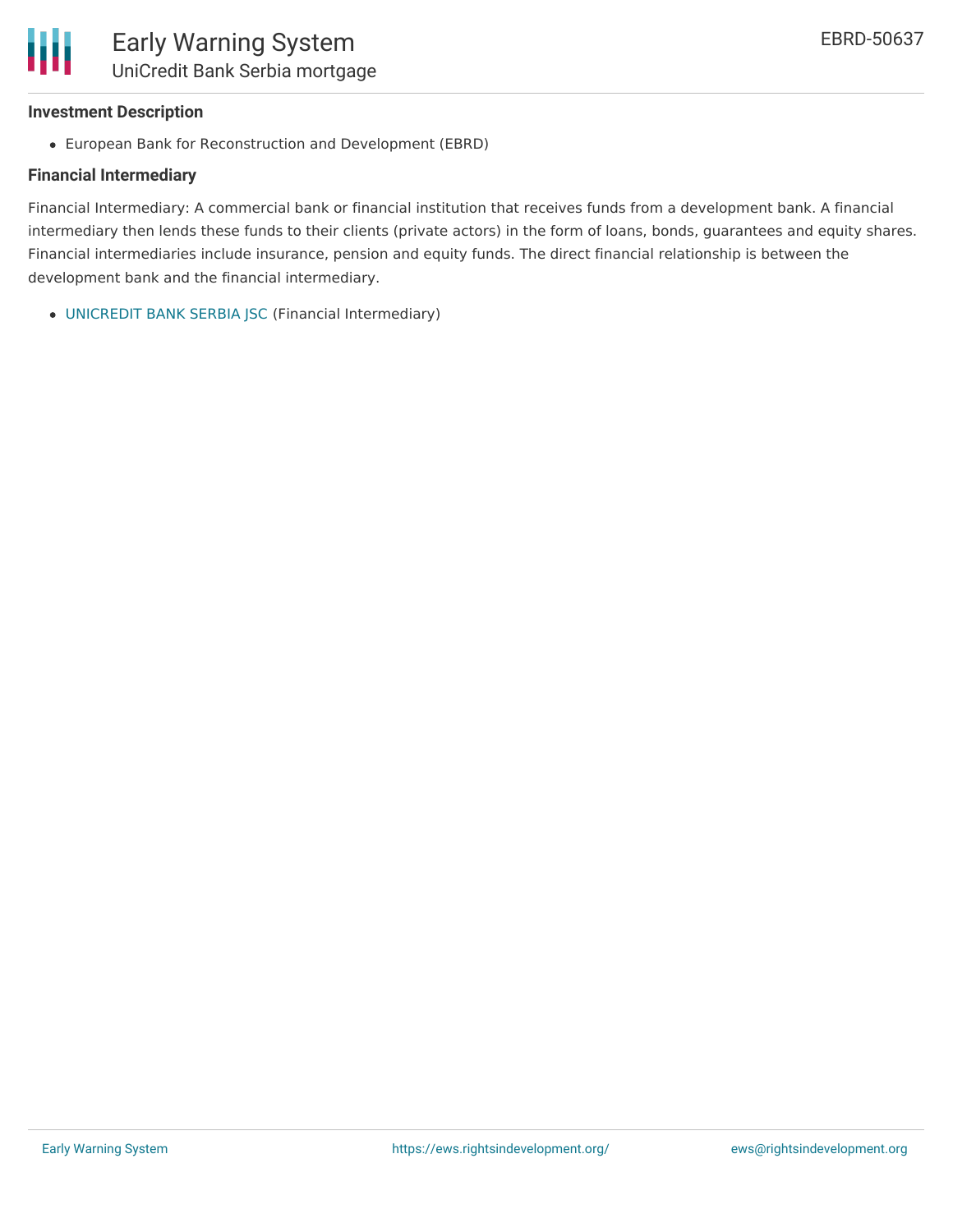

### **Private Actors Description**

With total assets of EUR 3.7 billion as at end-2018, UCB is one of the leading and largest universal banks in Serbia with strong foothold in corporate and consumer lending. It is one of the most profitable banks in Serbia with outstanding operating efficiency and strong branch network. UCB is 100% owned by UniCredit Spa, Italy.